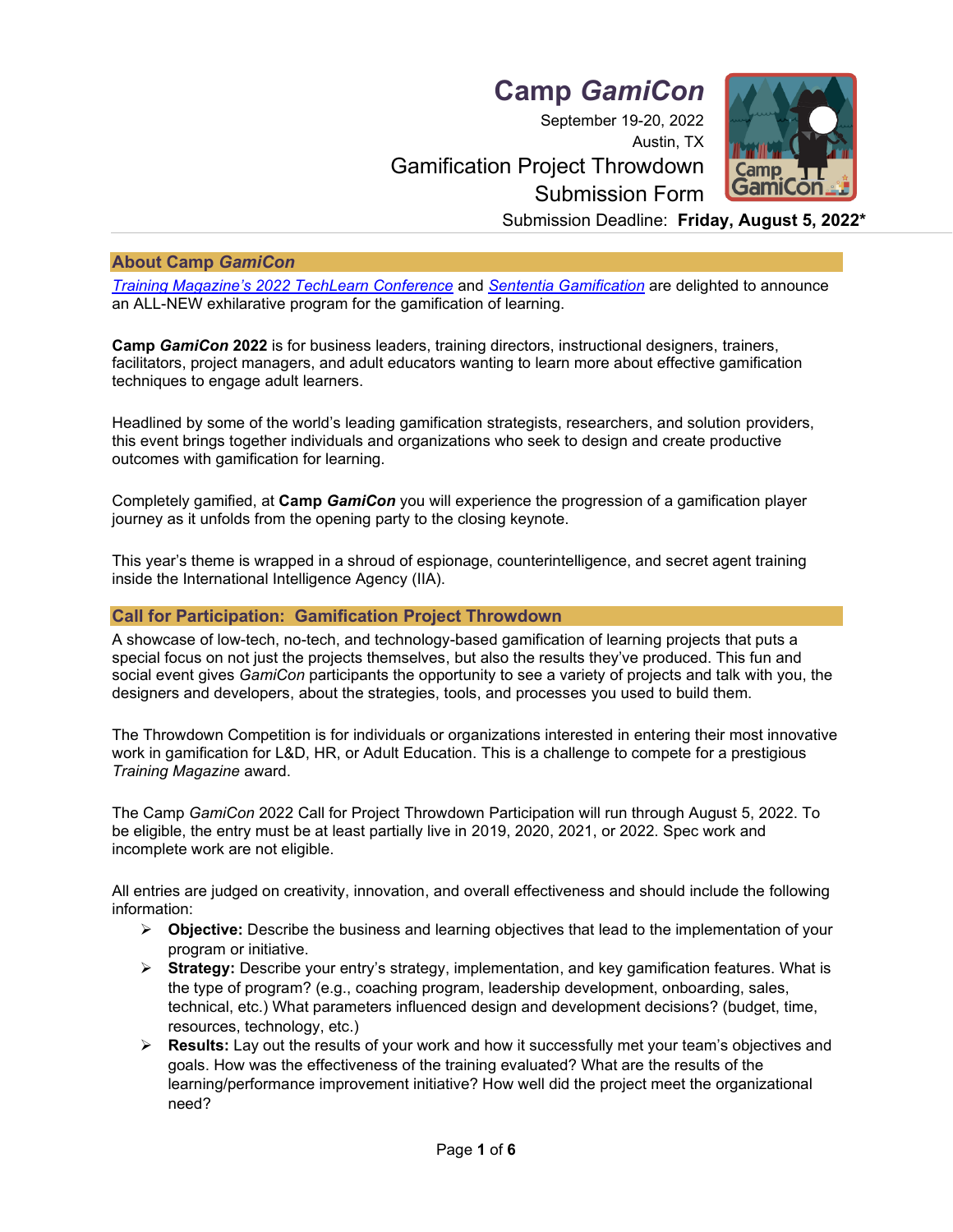➢ **Entry images**: Include image(s), links to program(s), video(s), and/or any other formats that best represent your entry to the Throwdown Acceptance Committee and Judges.

All fields in this application must be completed, and incomplete submissions will not be considered for acceptance.

Applications will be reviewed in the order they are received. To guarantee that your project is reviewed you **must** return this application.

\*Because Throwdown spots are limited, **we encourage you to complete and submit your application sooner rather than later**. Once we have reached the entry limit, we will be unable to accept any additional submissions.

Completed forms should be submitted electronically to *GamiCon* at [guru@SententiaGames.com.](mailto:guru@SententiaGames.com) *GamiCon* will send an email in response to confirm receipt of each submission.

#### **Judging and Judging Criteria**

The *GamiCon* Gamification Project Throwdown Awards recognizes excellence in gamification strategy design and implementation in the L&D, HR, and Adult Education Community.

Of the applications received, 16 finalists will be selected by the *GamiCon* Throwdown Acceptance Committee. The 16 finalists will then be notified and scheduled to showcase their projects via a 3–5 minute video to all Camp *GamiCon* attendees. You will also be scheduled for main stage time so that participants and judges can ask you questions about your design and development process.

Each finalist will be assigned a Throwdown Coach to help you prepare: a 3-5-minute video to showcase your project; your main stage presentation; and fine tune your documents to present to the judges panel.

The winners will be selected by a panel of Gamification Master Craftsman who evaluate the projects, and winners will be determined by the average score submitted by the judges. The judges' decision is final and neither the organizers nor the panel will enter into any correspondence about them.

## **Categories of evaluation are:**

- Excellence in No-Tech or Low-Tech Gamification Design
- Excellence in eLearning or Web-Based Gamification Design
- Best Use of Narrative in Gamification Design
- Best Use of Surprise and Delight in Gamification Design
- Overall Outstanding Use of Gamification for Learning

Throwdown Winners will be announced on Tuesday, September 20, 2022, at the Camp *GamiCon* After Party and Awards Celebration.

## *GamiCon* **Throwdown Participant Registration**

By entering your project into the Throwdown, you commit to have at least one representative of the project team available to present at Camp *GamiCon*.

The primary presenter must [register for Camp](https://gamicon.us/) *GamiCon*, and receives a 50% discount on their *GamiCon* registration fee.

#### **Contact Information**

| Name                  |  |
|-----------------------|--|
| <b>Street Address</b> |  |
| City ST ZIP Code      |  |
| Country               |  |
| Mobile Phone          |  |
| Email Address         |  |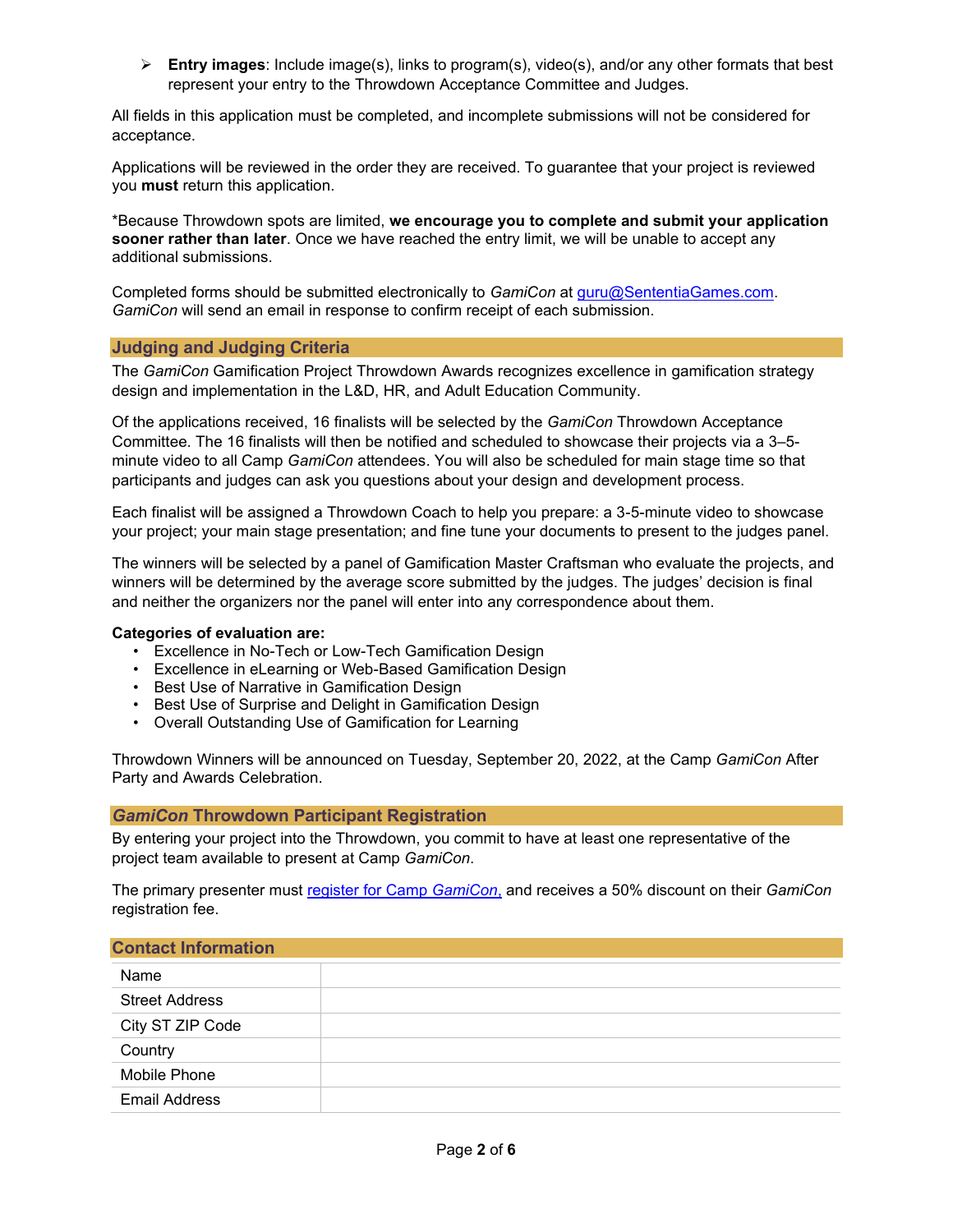## **Category for Evaluation (Select up to 2 categories)**

- D Low-Tech or No-Tech
- □ eLearning or Web-Based
- □ Best Use of Narrative in Gamification Design
- □ Best Use of Surprise and Delight in Gamification Design

#### **Executive Summary**

A 2-4 sentence summary of the learning initiative.

#### **About the Organization/Client**

A 2-4 sentence introduction of the organization. The goal of this section is to generate a better understanding of the business and how they fit into the landscape of their industry. This area could include how long they've been in business, number of employees, mission of the organization, etc. (The company name can be sanitized for marketing and Throwdown Showcase if the company does not want to be identified publicly.)

#### **The Need**

What was the business goal that the game was intended to support? For example: What issue, challenge, or pain point did you (or your client) need to address? What led you (or your client) to look for a solution? What might have happened if a solution was not identified? *Up to 250 words*

#### **Project Objective**

Describe the learning outcomes/objectives that were determined for this program or initiative. *Up to 250 words.*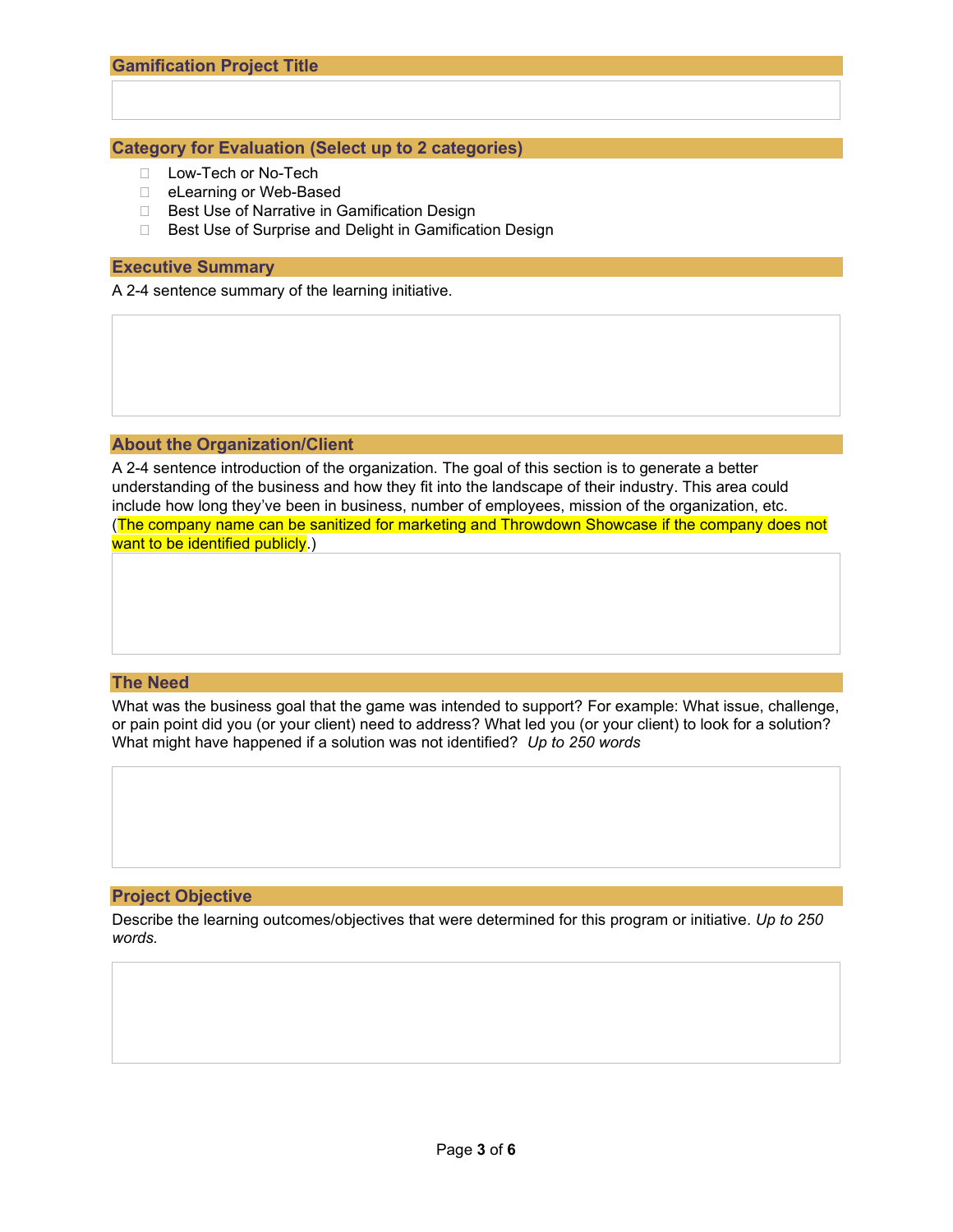#### **Audience**

Who were you creating this program for? Describe the audience and any analysis you completed to understand them.

## **Motivators**

Describe the elements you used to motivate audience participation.

### **Design Strategy**

Describe your entry's strategy and implementation. What is the type of program? (e.g., coaching program, leadership development, onboarding, sales, technical, etc.) What parameters influenced design and development decisions? (budget, time, resources, technology, etc.) *Up to 250 words.*

# **Story Components**

Describe the story line, characters and setting you selected for your game. What obstacles did your characters face? *Up to 200 words.* The complete state of the characters face? Up to 200 *words.* 

parameters influenced design and development decisions? (budget, time, resources, technology, etc.)

## **Game Execution**

Describe the game elements, mechanics and fun factors you used and the rationale for their selection. program? (e.g., coaching program, leadership development, onboarding, sales, technical, etc.) What *Up to 500 words.*

parameters influenced design and development decisions? (budget, time, resources, technology, etc.)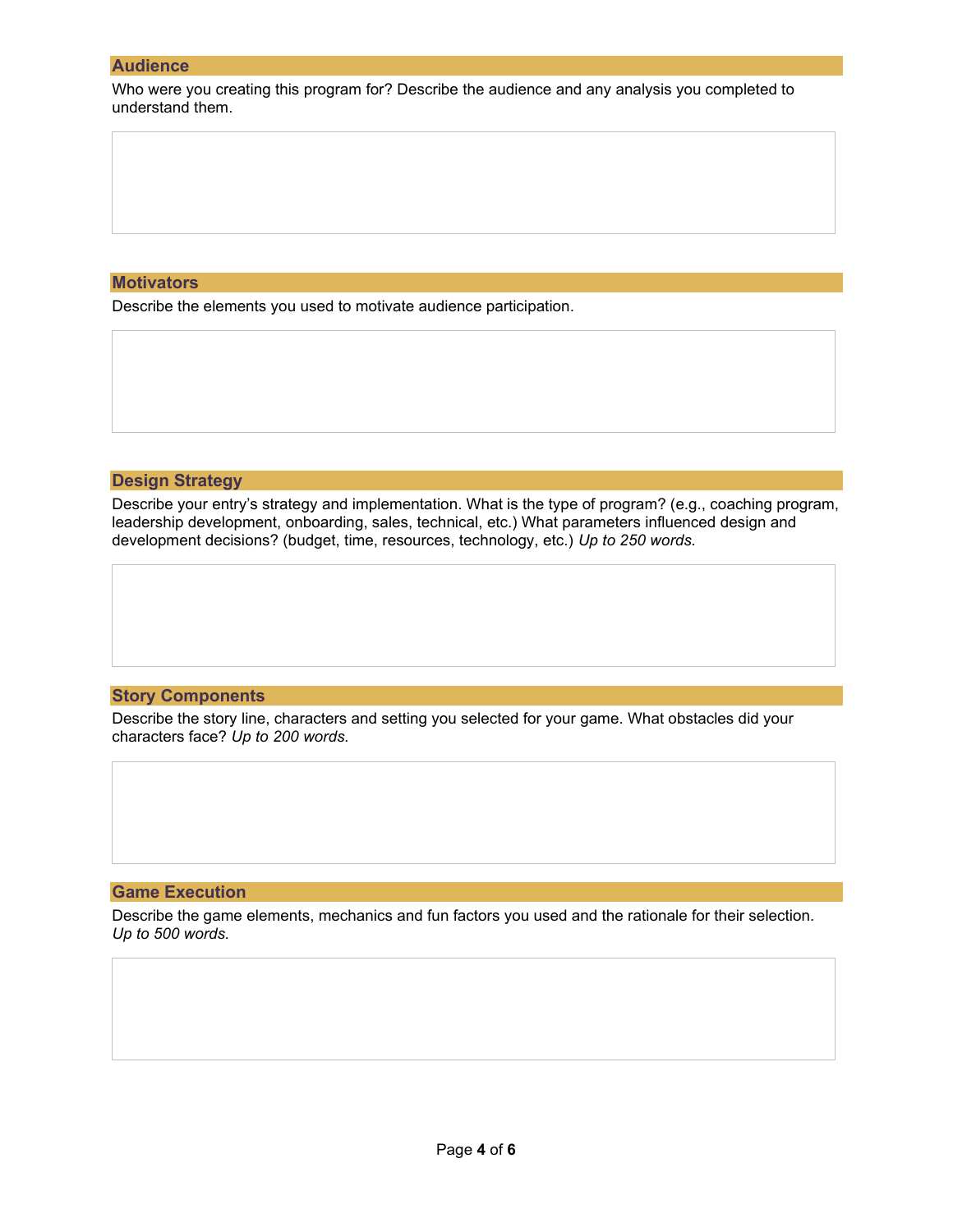### **Assessment of Learning**

How did your learners demonstrate they achieved the targeted behavior as outlined in your learning outcomes? *Up to 500 words.*

# **Results**

Lay out the results of your work and how it successfully met your team's objectives and goals. How was the effectiveness of the training evaluated? What are the results of the learning/performance improvement initiative? How well did the project meet the organizational need? The goal of this section is *Up to 500 words.* to better understand how you (or your client) used (or is using) your design. We want to uncover measurable outcomes – the more numbers, the better. For example: Are there specific OKRs, KPIs, measurements, statistics, or ROI data you can share that clearly demonstrates the value of your solution? *Up to 500 words*.

## **Entry Images**

Include image(s), links to program(s), video(s), and/or any other formats that best represent your entry.

#### **Terms and Conditions**

It is the policy of this organization to provide equal opportunities without regard to race, color, religion, national origin, gender, sexual preference, age, or disability.

By submitting an application for the Gamification Project Throwdown, you give *GamiCon* permission to publish any information not marked NFP (Not for Publication) and to use the data in any presentation or description (both analog and digital) of the Throwdown.

#### **Agreement and Signature**

By submitting this form, I affirm that the facts set forth in it are true and complete. I understand that any false statements, omissions, or other misrepresentations made by me on this application may result in my immediate disqualification.

I understand that by entering a project into the Throwdown, if the project is selected as a finalist, I commit that at least one representative of the project team will register (with a 50% discount) and present our project at Camp *GamiCon* 2022.

| Name (printed) |  |
|----------------|--|
| Signature      |  |
| Date           |  |

*GamiCon* hopes that completing this application fosters communication among various divisions at your organization and promotes C-suite awareness of the importance and business benefits of gamification in training and adult education.